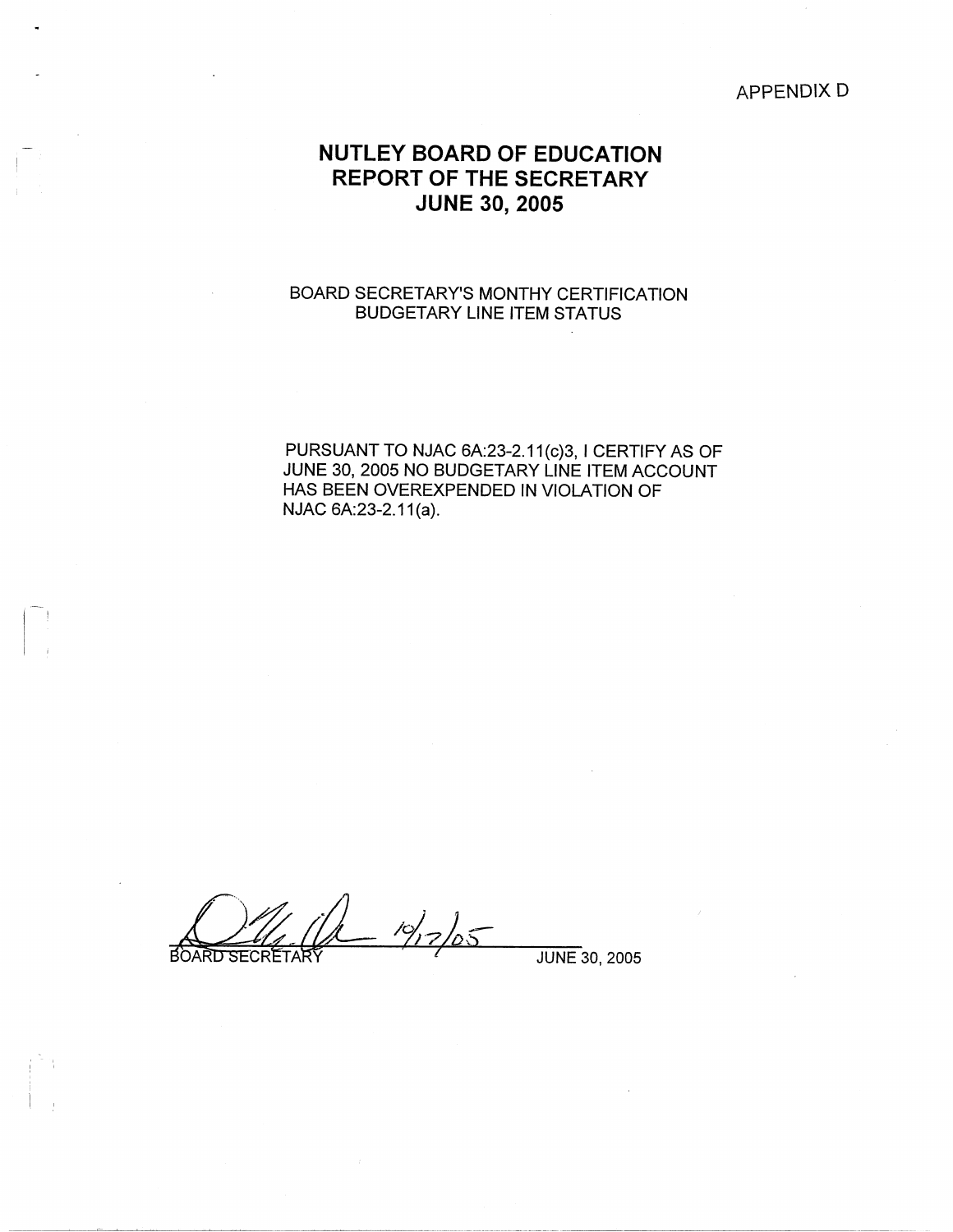$\bullet$ 

 $\sim$ 

|             | Ending date 6/30/2005<br>Starting date 7/1/2004 | <b>Fund: 10</b> |                       |
|-------------|-------------------------------------------------|-----------------|-----------------------|
|             | <b>Assets and Resources</b><br>Assets:          |                 |                       |
| 101         | Cash in bank                                    |                 | \$1,676,159.35        |
| $102 - 106$ | Cash Equivalents                                |                 | \$0.00                |
| 111         | Investments                                     |                 | \$0.00                |
| 116         | Capital Reserve Account                         |                 | \$96,659.91           |
| 121         | Tax levy Receivable                             |                 | \$0.00                |
|             | Accounts Receivable:                            |                 |                       |
| 132         | Interfund                                       | \$8,234.85      |                       |
| 141         | Intergovernmental - State                       | \$578,865.53    |                       |
| 142         | Intergovernmental - Federal                     | \$0.00          |                       |
| 143         | Intergovernmental - Other                       | \$15,514.42     |                       |
| 153, 154    | Other (net of estimated uncollectable of \$     | \$890.84        | \$603,505.64          |
|             | Loans Receivable:                               |                 |                       |
| 131         | Interfund                                       | \$0.00          |                       |
| 151, 152    | Other (Net of estimated uncollectable of \$     | \$0.00          | \$0.00                |
|             | <b>Other Current Assets</b>                     |                 | \$0.00                |
|             | <b>Resources:</b>                               |                 |                       |
| 301         | <b>Estimated revenues</b>                       | \$0.00          |                       |
| 302         | Less revenues                                   | \$0.00          | \$0.00                |
|             | <b>Total assets and resources</b>               |                 | <u>\$2,376,324.90</u> |
|             | <b>Liabilities and fund equity</b>              |                 |                       |
|             | Liabilities:                                    |                 | \$1,676,159.35        |
| 411         | Intergovernmental accounts payable - state      |                 | \$0.00                |
| 421         | Accounts payable                                |                 | \$371,461.18          |
| 431         | Contracts payable                               |                 | \$0.00                |
| 451         | Loans payable                                   |                 | \$0.00                |
| 481         | Deferred revenues                               |                 | \$0.00                |
|             | Other current liabilities                       |                 | \$59,029.34           |

**Total liabilities** 

**\$430,490.52**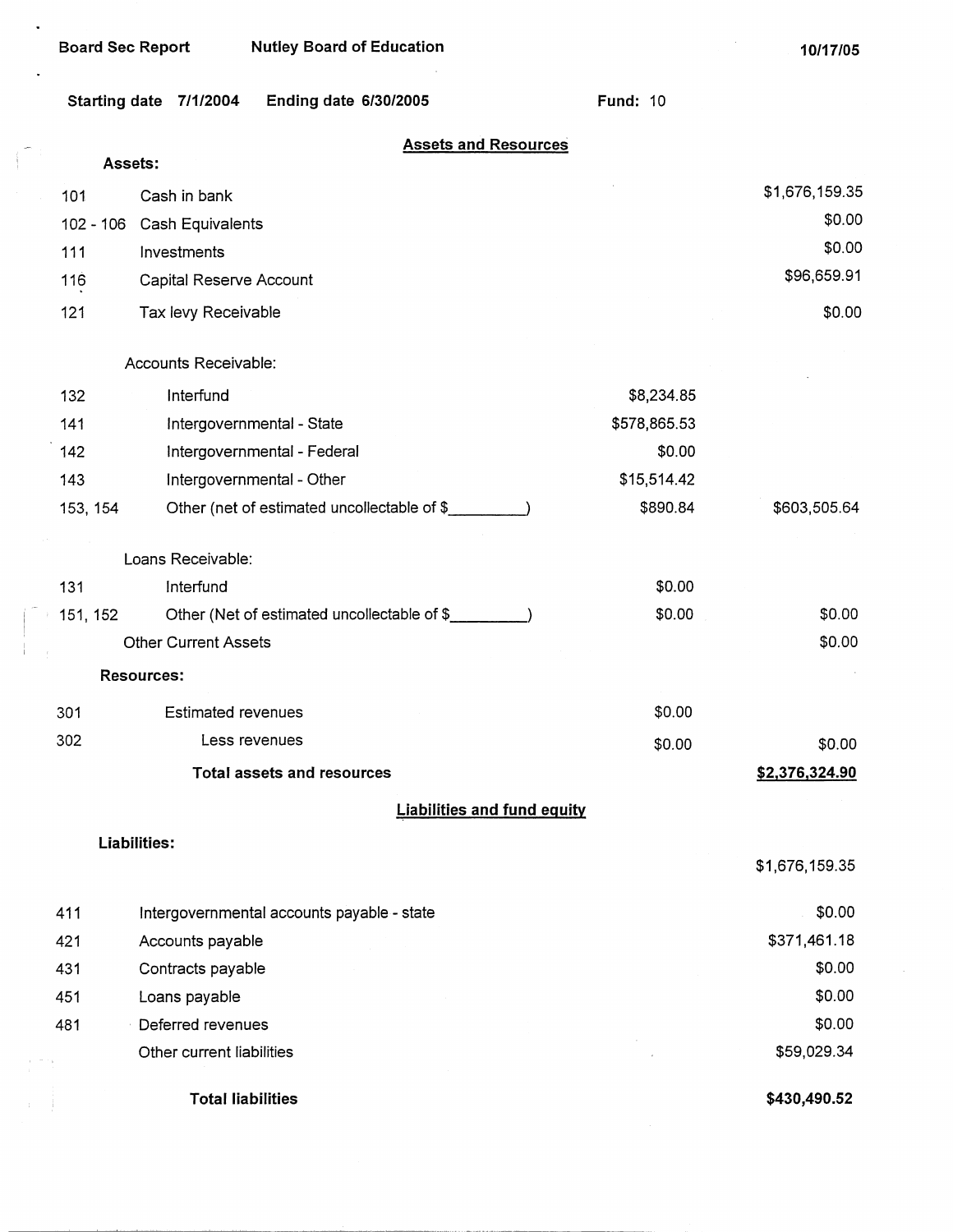| <b>Nutley Board of Education</b><br>Board Sec Report | 10/17/05 |
|------------------------------------------------------|----------|
|------------------------------------------------------|----------|

|  |  | Starting date 7/1/2004 Ending date 6/30/2005 | <b>Fund: 10</b> |
|--|--|----------------------------------------------|-----------------|
|--|--|----------------------------------------------|-----------------|

#### **Fund Balance:**

Appropriated:

| 753,754        | Reserve for encumbrances                        |                                                        |                 | \$20,518.38    |                |
|----------------|-------------------------------------------------|--------------------------------------------------------|-----------------|----------------|----------------|
| 761            | Capital reserve account - July                  |                                                        |                 | \$96,659.91    |                |
| 604            | Add: Increase in capital reserve                |                                                        |                 | \$0.00         |                |
| 307            |                                                 | Less: Budgeted w/d from capital reserve eligible costs |                 | \$0.00         |                |
| 309            |                                                 | Less: Budgeted w/d from capital reserve excess costs   |                 | \$0.00         | \$96,659.91    |
| 762            | Adult education programs                        |                                                        |                 | \$0.00         |                |
| 751,752,76x    | Other reserves                                  |                                                        |                 | \$0.00         |                |
| 601            | Appropriations                                  |                                                        | \$0.00          |                |                |
| 602            | Less: Expenditures                              | \$0.00                                                 |                 |                |                |
|                | Encumbrances                                    | \$0.00                                                 | \$0.00          | \$0.00         |                |
|                | Total appropriated                              |                                                        |                 | \$117,178.29   |                |
|                | Unappropriated:                                 |                                                        |                 |                |                |
| 770            | Fund balance, July 1                            |                                                        |                 | \$1,828,656.09 |                |
| 303            | <b>Budgeted fund balance</b>                    |                                                        |                 | \$0.00         |                |
|                | Total fund balance                              |                                                        |                 |                | \$1,945,834.38 |
|                | <b>Total liabilities and fund equity</b>        |                                                        |                 |                | \$2,376,324.90 |
|                | <b>Recapitulation of Budgeted Fund Balance:</b> |                                                        |                 |                |                |
|                |                                                 |                                                        | <b>Budgeted</b> | <b>Actual</b>  | Variance       |
| Appropriations |                                                 |                                                        | \$0.00          | \$0.00         | \$0.00         |
| Revenues       |                                                 |                                                        | \$0.00          | \$0.00         | \$0.00         |
|                | Subtotal                                        |                                                        |                 | \$0.00         | \$0.00         |
|                | Change in capital reserve account:              |                                                        |                 |                |                |
|                | Plus - Increase in reserve                      |                                                        | \$0.00          | \$0.00         | \$0.00         |
|                | Less - Withdrawal from reserve                  |                                                        | \$0.00          | \$0.00         |                |
| Subtotal       |                                                 |                                                        | \$0.00          | \$0.00         | \$0.00         |
|                | Less: Adjustment for prior year                 |                                                        | \$0.00          | \$0.00         |                |

 $\overline{\mathscr{C}}$ 

Prepared and submitted by :

Budgeted fund balance

Board Secretary

\$0.00

*/~7/,<* Dae

\$0.00 \$0.00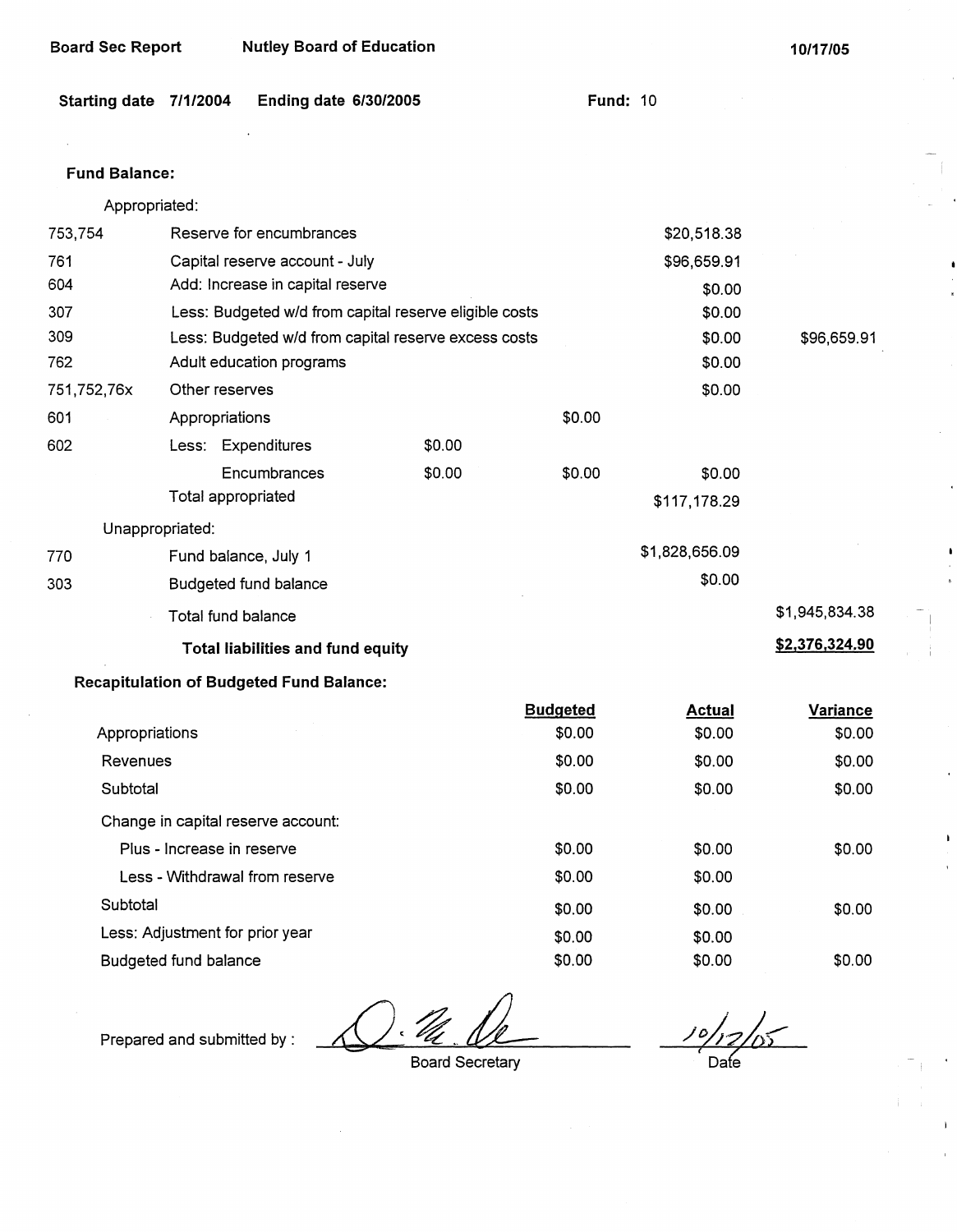$\rightarrow$  1

÷

 $\bar{\mathcal{A}}$ 

**10/17/05** 

|                  | <b>Ending date 6/30/2005</b><br>Starting date 7/1/2004 | <b>Fund: 20</b> |              |
|------------------|--------------------------------------------------------|-----------------|--------------|
|                  | <b>Assets and Resources</b><br>Assets:                 |                 |              |
| $\therefore$ 101 | Cash in bank                                           |                 | \$232,568.67 |
| $102 - 106$      | Cash Equivalents                                       |                 | \$0.00       |
| 111              | Investments                                            |                 | \$0.00       |
| 116              | Capital Reserve Account                                |                 | \$0.00       |
| 121              | Tax levy Receivable                                    |                 | \$0.00       |
|                  | Accounts Receivable:                                   |                 |              |
| 132              | Interfund                                              | \$0.00          |              |
| 141              | Intergovernmental - State                              | \$694.07        |              |
| 142              | Intergovernmental - Federal                            | \$440.96        |              |
| 143              | Intergovernmental - Other                              | \$0.00          |              |
| 153, 154         | Other (net of estimated uncollectable of \$            | \$0.00          | \$1,135.03   |
|                  | Loans Receivable:                                      |                 |              |
| 131              | Interfund                                              | \$0.00          |              |
| 151, 152         | Other (Net of estimated uncollectable of \$            | \$0.00          | \$0.00       |
|                  | <b>Other Current Assets</b>                            |                 | \$0.00       |
|                  | <b>Resources:</b>                                      |                 |              |
| 301              | <b>Estimated revenues</b>                              | \$0.00          |              |
| 302              | Less revenues                                          | \$0.00          | \$0.00       |
|                  | <b>Total assets and resources</b>                      |                 | \$233,703.70 |
|                  | <b>Liabilities and fund equity</b>                     |                 |              |
|                  | <b>Liabilities:</b>                                    |                 | \$232,568.67 |
| 411              | Intergovernmental accounts payable - state             |                 | \$114.47     |
| 421              | Accounts payable                                       |                 | \$77,654.95  |
| 431              | Contracts payable                                      |                 | \$0.00       |
| 451              | Loans payable                                          |                 | \$0.00       |
| 481              | Deferred revenues                                      |                 | \$155,676.48 |
|                  | Other current liabilities                              |                 | \$257.80     |
|                  | <b>Total liabilities</b>                               |                 | \$233,703.70 |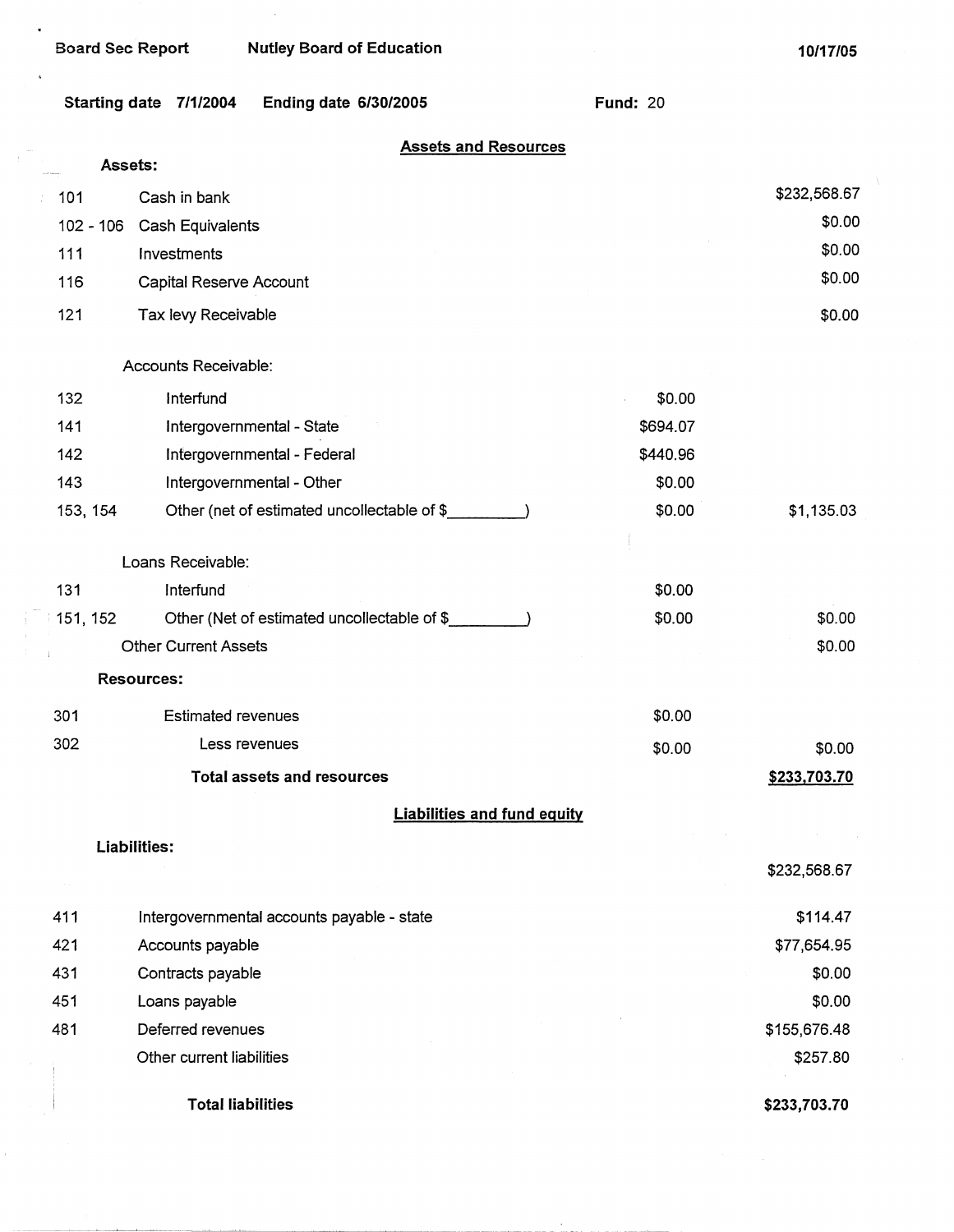| Board Sec Report | <b>Nutley Board of Education</b> |
|------------------|----------------------------------|
|------------------|----------------------------------|

**10/17/05** 

**Fund:** 20

| Starting date 7/1/2004 |  | <b>Ending date 6/30/2005</b> |  |
|------------------------|--|------------------------------|--|
|------------------------|--|------------------------------|--|

## **Fund Balance:**

| Appropriated: |  |
|---------------|--|
|               |  |

|             |                                                        |                                                      | <b>Pudaotod</b> | Actual           | Varianoo     |  |
|-------------|--------------------------------------------------------|------------------------------------------------------|-----------------|------------------|--------------|--|
|             | <b>Recapitulation of Budgeted Fund Balance:</b>        |                                                      |                 |                  |              |  |
|             | <b>Total liabilities and fund equity</b>               |                                                      |                 |                  | \$233,703.70 |  |
|             | <b>Total fund balance</b>                              |                                                      |                 |                  | \$0.00       |  |
| 303         | <b>Budgeted fund balance</b>                           |                                                      |                 | \$0.00           |              |  |
| 770         | Fund balance, July 1                                   |                                                      |                 | \$0.00           |              |  |
|             | Unappropriated:                                        |                                                      |                 |                  |              |  |
|             | <b>Total appropriated</b>                              |                                                      |                 | \$0.00           |              |  |
|             | Encumbrances                                           | \$0.00                                               | \$0.00          | \$0.00           |              |  |
| 602         | Less: Expenditures                                     | \$0.00                                               |                 |                  |              |  |
| 601         | Appropriations                                         |                                                      | \$0.00          |                  |              |  |
| 751,752,76x | Other reserves                                         |                                                      |                 | \$0.00           |              |  |
| 762         | Adult education programs                               |                                                      |                 | \$0.00           |              |  |
| 309         |                                                        | Less: Budgeted w/d from capital reserve excess costs |                 |                  |              |  |
| 307         | Less: Budgeted w/d from capital reserve eligible costs |                                                      |                 | \$0.00<br>\$0.00 |              |  |
| 604         |                                                        | Add: Increase in capital reserve                     |                 |                  |              |  |
| 761         | Capital reserve account - July                         |                                                      |                 | \$0.00           |              |  |
| 753,754     | Reserve for encumbrances                               |                                                      |                 | \$0.00           |              |  |

|        | <b>Actual</b>                                                                                                              | Variance |
|--------|----------------------------------------------------------------------------------------------------------------------------|----------|
| \$0.00 | \$0.00                                                                                                                     | \$0.00   |
| \$0.00 | \$0.00                                                                                                                     | \$0.00   |
| \$0.00 | \$0.00                                                                                                                     | \$0.00   |
|        |                                                                                                                            |          |
| \$0.00 | \$0.00                                                                                                                     | \$0.00   |
| \$0.00 | \$0.00                                                                                                                     |          |
| \$0.00 | \$0.00                                                                                                                     | \$0.00   |
| \$0.00 | \$0.00                                                                                                                     |          |
| \$0.00 | \$0.00                                                                                                                     | \$0.00   |
|        | <b>Budgeted</b><br>Change in capital reserve account:<br>Less - Withdrawal from reserve<br>Less: Adjustment for prior year |          |

 $-\mathscr{U}.$ 

Prepared and submitted by :

Board Secretary

7 Date

 $\mathbf{I}$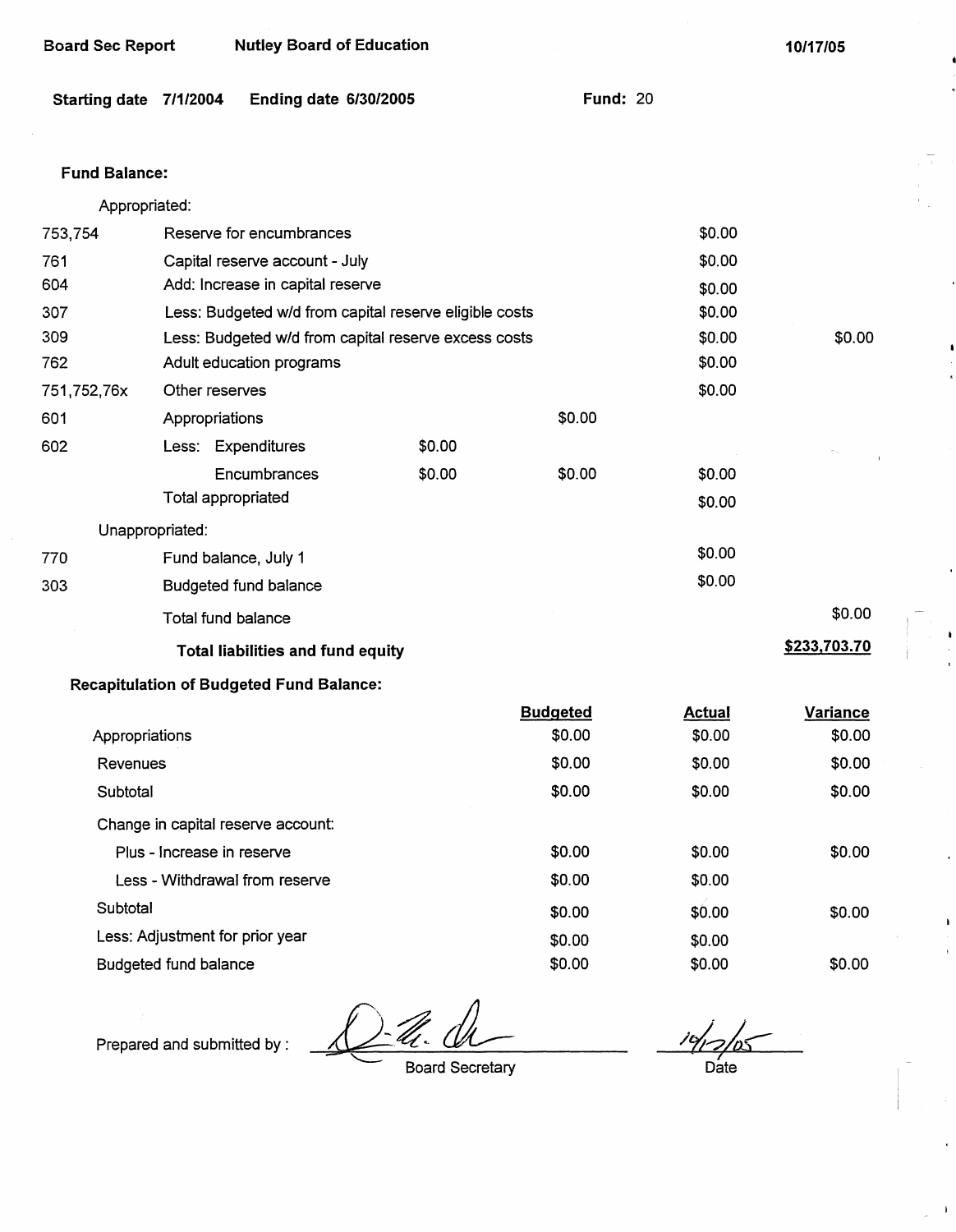**\$10,791,273.43** 

#### **Starting date 7/1/2004 Ending date 6/30/2005 Assets:**  101 Cash in bank 102 - 106 Cash Equivalents 111 Investments 116 121 132 141 142 Capital Reserve Account Tax levy Receivable Accounts Receivable: lnterfund Intergovernmental - State Intergovernmental - Federal Intergovernmental - Other **Assets and Resources**  143 153, 154 Other (net of estimated uncollectable of \$ 131 151,152 Loans Receivable: lnterfund Other (Net of estimated uncollectable of \$ Other Current Assets **Resources:**  301 302 411 421 431 451 481 Estimated revenues Less revenues **Total assets and resources Liabilities: Liabilities and fund equity**  Intergovernmental accounts payable - state Accounts payable Contracts payable Loans payable Deferred revenues Other current liabilities **Total liabilities Fund:** 30 \$22,659.00 \$10,470,185.66 \$0.00 \$0.00 \$0.00 \$0.00 \$0.00 \$0.00 \$0.00 \$13,730,457.82 \$0.00 \$0.00 \$0.00 \$0.00 \$10,492,844.66 \$0.00 \$0.00 \$0.00 **\$24.223,302.48**  \$13,730,457.82 \$0.00 \$297,606.29 \$0.00 \$0.00 \$10,470,185.66 \$23,481.48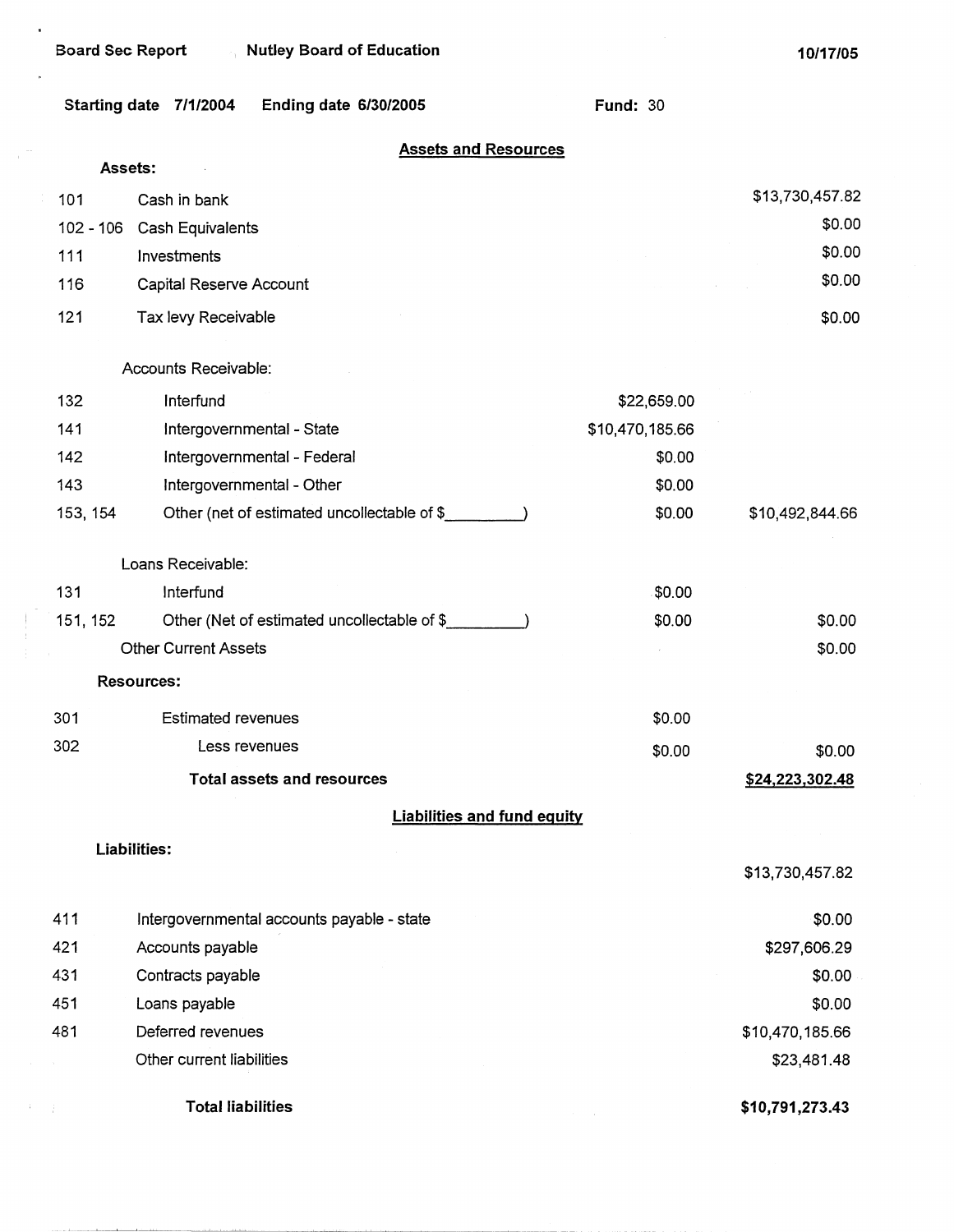| Starting date 7/1/2004 |                                 | Ending date 6/30/2005                                  |        |                 | <b>Fund: 30</b> |                 |
|------------------------|---------------------------------|--------------------------------------------------------|--------|-----------------|-----------------|-----------------|
| <b>Fund Balance:</b>   |                                 |                                                        |        |                 |                 |                 |
| Appropriated:          |                                 |                                                        |        |                 |                 |                 |
| 753,754                |                                 | Reserve for encumbrances                               |        |                 | \$568,427.03    |                 |
| 761                    |                                 | Capital reserve account - July                         |        |                 | \$0.00          |                 |
| 604                    |                                 | Add: Increase in capital reserve                       |        |                 | \$0.00          |                 |
| 307                    |                                 | Less: Budgeted w/d from capital reserve eligible costs |        |                 | \$0.00          |                 |
| 309                    |                                 | Less: Budgeted w/d from capital reserve excess costs   |        |                 | \$0.00          | \$0.00          |
| 762                    |                                 | Adult education programs                               |        |                 | \$0.00          |                 |
| 751,752,76x            | Other reserves                  |                                                        |        |                 | \$12,863,602.02 |                 |
| 601                    | Appropriations                  |                                                        |        | \$0.00          |                 |                 |
| 602                    | Less: Expenditures              |                                                        | \$0.00 |                 |                 |                 |
|                        |                                 | Encumbrances                                           | \$0.00 | \$0.00          | \$0.00          |                 |
|                        | Total appropriated              |                                                        |        |                 | \$13,432,029.05 |                 |
|                        | Unappropriated:                 |                                                        |        |                 |                 |                 |
| 770                    | Fund balance, July 1            |                                                        |        |                 | \$0.00          |                 |
| 303                    |                                 | Budgeted fund balance                                  |        |                 | \$0.00          |                 |
|                        | <b>Total fund balance</b>       |                                                        |        |                 |                 | \$13,432,029.05 |
|                        |                                 | <b>Total liabilities and fund equity</b>               |        |                 |                 | \$24,223,302.48 |
|                        |                                 | <b>Recapitulation of Budgeted Fund Balance:</b>        |        |                 |                 |                 |
|                        |                                 |                                                        |        | <b>Budgeted</b> | <b>Actual</b>   | Variance        |
| Appropriations         |                                 |                                                        |        | \$0.00          | \$0.00          | \$0.00          |
| Revenues               |                                 |                                                        |        | \$0.00          | \$0.00          | \$0.00          |
| Subtotal               |                                 |                                                        |        | \$0.00          | \$0.00          | \$0.00          |
|                        |                                 | Change in capital reserve account:                     |        |                 |                 |                 |
|                        | Plus - Increase in reserve      |                                                        |        | \$0.00          | \$0.00          | \$0.00          |
|                        |                                 | Less - Withdrawal from reserve                         |        | \$0.00          | \$0.00          |                 |
| Subtotal               |                                 |                                                        |        | \$0.00          | \$0.00          | \$0.00          |
|                        | Less: Adjustment for prior year |                                                        |        | \$0.00          | \$0.00          |                 |

Prepared and submitted by:

Budgeted fund balance

Board Sec Report Nutley Board of Education

Board Secretary

\$0.00 \$0.00

 $/2/2/65$ Date

\$0.00

\$0.00 \$0.00

**10/17/05**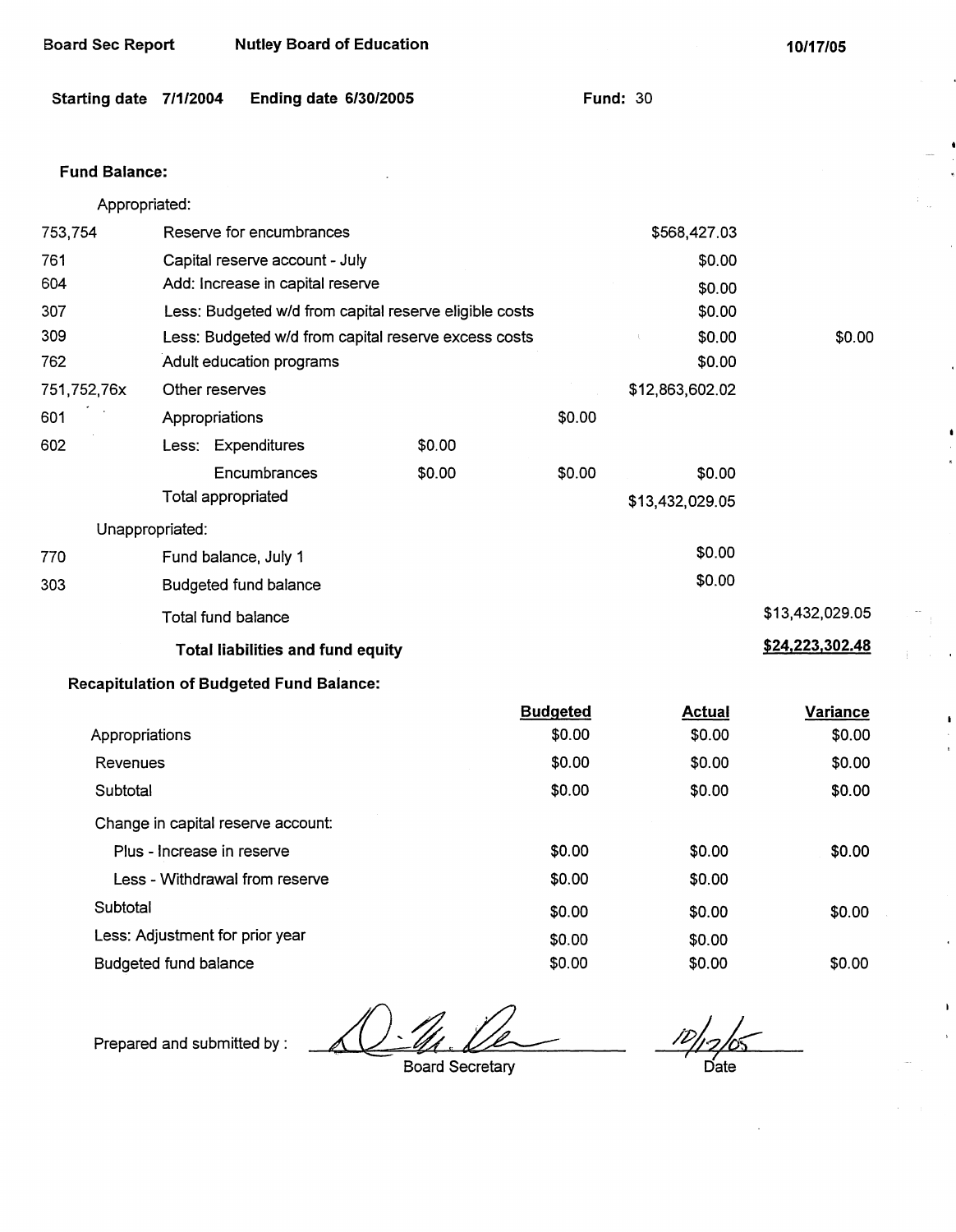$\mathbf{s}$ 

|          | Ending date 6/30/2005<br>Starting date 7/1/2004 | <b>Fund: 40</b> |             |
|----------|-------------------------------------------------|-----------------|-------------|
| Assets:  | <b>Assets and Resources</b>                     |                 |             |
| 101      | Cash in bank                                    |                 | \$0.63      |
|          | 102 - 106 Cash Equivalents                      |                 | \$0.00      |
| 111      | Investments                                     |                 | \$0.00      |
| 116      | Capital Reserve Account                         |                 | \$0.00      |
| 121      |                                                 |                 | \$0.00      |
|          | Tax levy Receivable                             |                 |             |
|          | Accounts Receivable:                            |                 |             |
| 132      | Interfund                                       | \$15,254.68     |             |
| 141      | Intergovernmental - State                       | \$0.00          |             |
| 142      | Intergovernmental - Federal                     | \$0.00          |             |
| 143      | Intergovernmental - Other                       | \$0.00          |             |
| 153, 154 | Other (net of estimated uncollectable of \$     | \$0.00          | \$15,254.68 |
|          | Loans Receivable:                               |                 |             |
| 131      | Interfund                                       | \$0.00          |             |
| 151, 152 | Other (Net of estimated uncollectable of \$     | \$0.00          | \$0.00      |
|          | <b>Other Current Assets</b>                     |                 | \$0.00      |
|          | <b>Resources:</b>                               |                 |             |
| 301      | <b>Estimated revenues</b>                       | \$0.00          |             |
| 302      | Less revenues                                   | \$0.00          | \$0.00      |
|          | <b>Total assets and resources</b>               |                 | \$15,255.31 |
|          | <b>Liabilities and fund equity</b>              |                 |             |
|          | <b>Liabilities:</b>                             |                 |             |
|          |                                                 |                 | \$0.63      |
| 411      | Intergovernmental accounts payable - state      |                 | \$0.00      |
| 421      | Accounts payable                                |                 | \$0.00      |
| 431      | Contracts payable                               |                 | \$0.00      |
| 451      | Loans payable                                   |                 | \$0.00      |
| 481      | Deferred revenues                               |                 | \$0.00      |
|          | Other current liabilities                       |                 | \$8,761.76  |
|          | <b>Total liabilities</b>                        |                 | \$8,761.76  |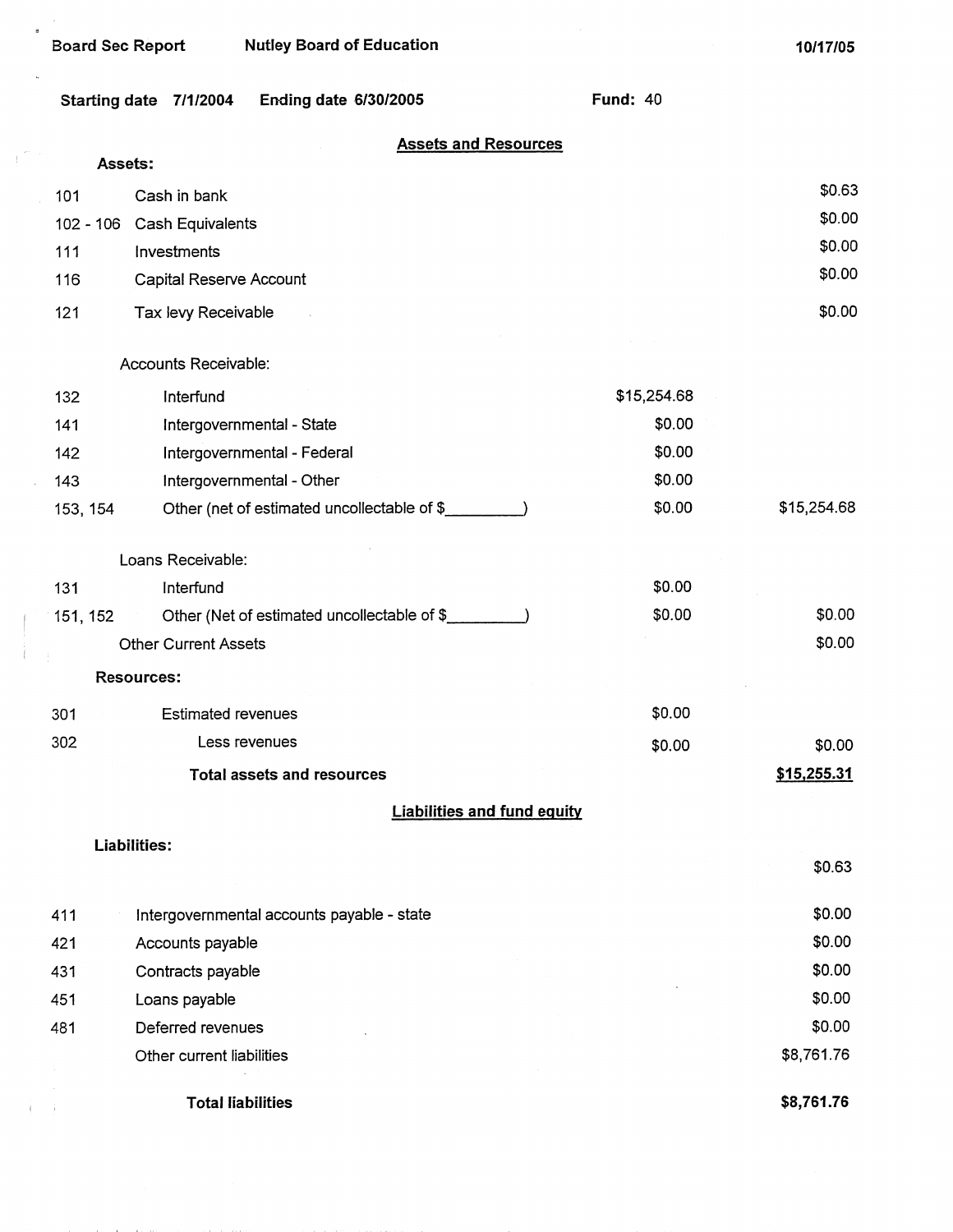| <b>Board Sec Report</b><br><b>Nutley Board of Education</b> |
|-------------------------------------------------------------|
|-------------------------------------------------------------|

**10/17/05** 

 $$0.00$ 

## **Starting date 7/1/2004 Ending date 6/30/2005**

**Fund:** 40

#### **Fund Balance:**

|             | Appropriated:                                          |        |        |            |             |
|-------------|--------------------------------------------------------|--------|--------|------------|-------------|
| 753,754     | Reserve for encumbrances                               |        |        | \$0.00     |             |
| 761         | Capital reserve account - July                         |        |        | \$0.00     |             |
| 604         | Add: Increase in capital reserve                       |        |        | \$0.00     |             |
| 307         | Less: Budgeted w/d from capital reserve eligible costs |        |        | \$0.00     |             |
| 309         | Less: Budgeted w/d from capital reserve excess costs   |        |        | \$0.00     | \$0.00      |
| 762         | Adult education programs                               |        |        | \$0.00     |             |
| 751,752,76x | Other reserves                                         |        |        | \$0.00     |             |
| 601         | Appropriations                                         |        | \$0.00 |            |             |
| 602         | Less: Expenditures                                     | \$0.00 |        |            |             |
|             | Encumbrances                                           | \$0.00 | \$0.00 | \$0.00     |             |
|             | Total appropriated                                     |        |        | \$0.00     |             |
|             | Unappropriated:                                        |        |        |            |             |
| 770         | Fund balance, July 1                                   |        |        | \$6,493.05 |             |
| 303         | <b>Budgeted fund balance</b>                           |        |        | \$0.00     |             |
|             | Total fund balance                                     |        |        |            | \$6,493.05  |
|             | <b>Total liabilities and fund equity</b>               |        |        |            | \$15,254.81 |
|             |                                                        |        |        |            |             |

## **Recapitulation of Budgeted Fund Balance:**

|                                    | <b>Budgeted</b> | <b>Actual</b> | <b>Variance</b> |
|------------------------------------|-----------------|---------------|-----------------|
| Appropriations                     | \$0.00          | \$0.00        | \$0.00          |
| Revenues                           | \$0.00          | \$0.00        | \$0.00          |
| Subtotal                           | \$0.00          | \$0.00        | \$0.00          |
| Change in capital reserve account: |                 |               |                 |
| Plus - Increase in reserve         | \$0.00          | \$0.00        | \$0.00          |
| Less - Withdrawal from reserve     | \$0.00          | \$0.00        |                 |
| Subtotal                           | \$0.00          | \$0.00        | \$0.00          |
| Less: Adjustment for prior year    | \$0.00          | \$0.00        |                 |
| <b>Budgeted fund balance</b>       | \$0.00          | \$0.00        | \$0.00          |

 $\frac{10}{17}$ <sub> $\frac{1}{10}$ </sub>

 $\begin{array}{c} \hline \end{array}$ 

Prepared and submitted by :

Board Secretary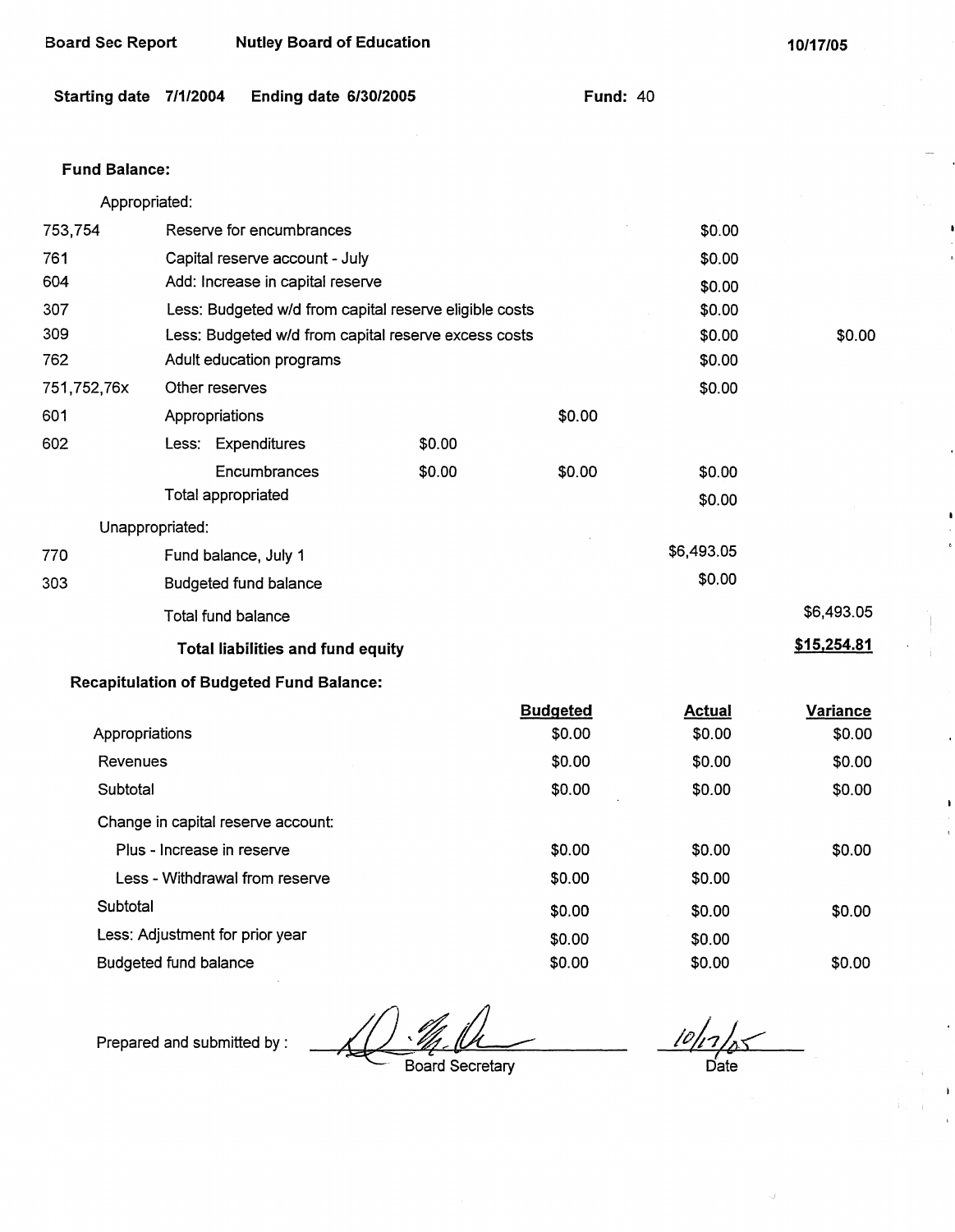| <b>Board Sec Report</b> |                                        | <b>Nutley Board of Education</b>            |                                    |        | 10/17/05    |
|-------------------------|----------------------------------------|---------------------------------------------|------------------------------------|--------|-------------|
|                         | Starting date 7/1/2004                 | Ending date 6/30/2005                       | <b>Fund: 50</b>                    |        |             |
| Assets:                 |                                        | <b>Assets and Resources</b>                 |                                    |        |             |
|                         |                                        |                                             |                                    |        | \$0.00      |
| 101                     | Cash in bank                           |                                             |                                    |        | \$0.00      |
| $102 - 106$<br>111      | <b>Cash Equivalents</b><br>Investments |                                             |                                    |        | \$0.00      |
| 116                     | Capital Reserve Account                |                                             |                                    |        | \$0.00      |
|                         |                                        |                                             |                                    |        |             |
| 121                     | Tax levy Receivable                    |                                             |                                    |        | \$0.00      |
|                         | Accounts Receivable:                   |                                             |                                    |        |             |
| 132                     | Interfund                              |                                             |                                    | \$0.00 |             |
| 141                     |                                        | Intergovernmental - State                   |                                    | \$0.00 |             |
| 142                     |                                        | Intergovernmental - Federal                 |                                    | \$0.00 |             |
| 143                     |                                        | Intergovernmental - Other                   |                                    | \$0.00 |             |
| 153, 154                |                                        | Other (net of estimated uncollectable of \$ |                                    | \$0.00 | \$0.00      |
|                         | Loans Receivable:                      |                                             |                                    |        |             |
| 131                     | Interfund                              |                                             |                                    | \$0.00 |             |
| 151, 152                |                                        | Other (Net of estimated uncollectable of \$ |                                    | \$0.00 | \$0.00      |
|                         | <b>Other Current Assets</b>            |                                             |                                    |        | \$15,874.03 |
|                         | <b>Resources:</b>                      |                                             |                                    |        |             |
| 301                     | <b>Estimated revenues</b>              |                                             |                                    | \$0.00 |             |
| 302                     |                                        | Less revenues                               |                                    | \$0.00 | \$0.00      |
|                         |                                        | <b>Total assets and resources</b>           |                                    |        | \$15,874.03 |
|                         |                                        |                                             | <b>Liabilities and fund equity</b> |        |             |
|                         | <b>Liabilities:</b>                    |                                             |                                    |        |             |
|                         |                                        |                                             |                                    |        | \$0.00      |
| 411                     |                                        | Intergovernmental accounts payable - state  |                                    |        | \$0.00      |
| 421                     | Accounts payable                       |                                             |                                    |        | \$4,402.68  |
| 431                     | Contracts payable                      |                                             |                                    |        | \$0.00      |
| 451                     | Loans payable                          |                                             |                                    |        | \$0.00      |
| 481                     | Deferred revenues                      |                                             |                                    |        | \$4,051.52  |
|                         | Other current liabilities              |                                             |                                    |        | \$7,419.83  |
|                         |                                        | <b>Total liabilities</b>                    |                                    |        | \$15,874.03 |

 $\vert$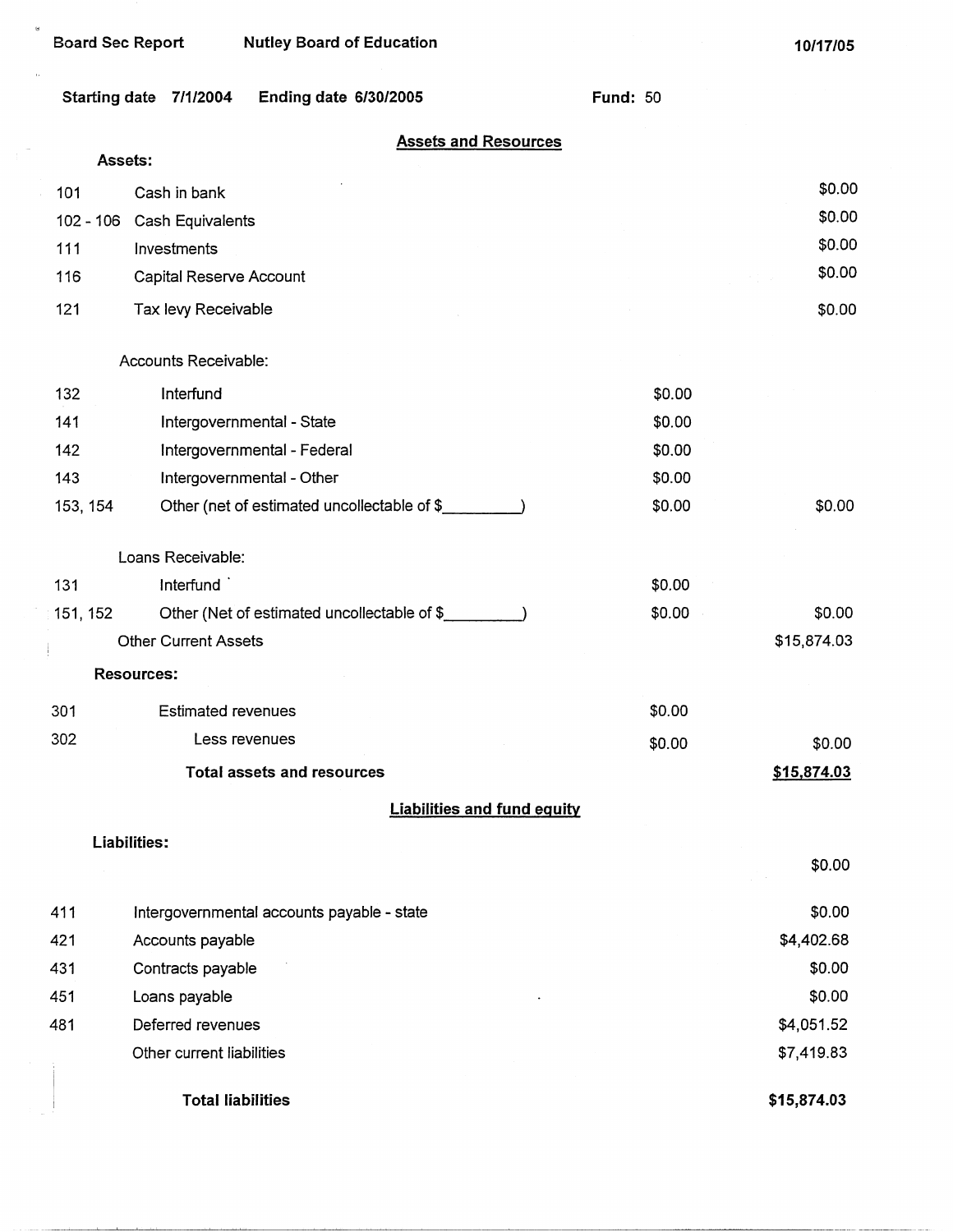| Starting date 7/1/2004 |                            | <b>Ending date 6/30/2005</b>                    |                                                        | <b>Fund: 50</b> |               |                 |
|------------------------|----------------------------|-------------------------------------------------|--------------------------------------------------------|-----------------|---------------|-----------------|
| <b>Fund Balance:</b>   |                            |                                                 |                                                        |                 |               |                 |
| Appropriated:          |                            |                                                 |                                                        |                 |               |                 |
| 753,754                |                            | Reserve for encumbrances                        |                                                        |                 | \$0.00        |                 |
| 761                    |                            | Capital reserve account - July                  |                                                        |                 | \$0.00        |                 |
| 604                    |                            | Add: Increase in capital reserve                |                                                        |                 | \$0.00        |                 |
| 307                    |                            |                                                 | Less: Budgeted w/d from capital reserve eligible costs |                 | \$0.00        |                 |
| 309                    |                            |                                                 | Less: Budgeted w/d from capital reserve excess costs   |                 | \$0.00        | \$0.00          |
| 762                    |                            | Adult education programs                        |                                                        |                 | \$0.00        |                 |
| 751,752,76x            | Other reserves             |                                                 |                                                        |                 | \$0.00        |                 |
| 601                    | Appropriations             |                                                 |                                                        | \$0.00          |               |                 |
| 602                    | Less: Expenditures         |                                                 | \$0.00                                                 |                 |               |                 |
|                        |                            | Encumbrances                                    | \$0.00                                                 | \$0.00          | \$0.00        |                 |
|                        | Total appropriated         |                                                 |                                                        |                 | \$0.00        |                 |
|                        | Unappropriated:            |                                                 |                                                        |                 |               |                 |
| 770                    | Fund balance, July 1       |                                                 |                                                        |                 | \$0.00        |                 |
| 303                    |                            | <b>Budgeted fund balance</b>                    |                                                        |                 | \$0.00        |                 |
|                        | <b>Total fund balance</b>  |                                                 |                                                        |                 |               | \$0.00          |
|                        |                            | <b>Total liabilities and fund equity</b>        |                                                        |                 |               | \$15,874.03     |
|                        |                            | <b>Recapitulation of Budgeted Fund Balance:</b> |                                                        |                 |               |                 |
|                        |                            |                                                 |                                                        | <b>Budgeted</b> | <b>Actual</b> | <b>Variance</b> |
| Appropriations         |                            |                                                 |                                                        | \$0.00          | \$0.00        | \$0.00          |
| Revenues               |                            |                                                 |                                                        | \$0.00          | \$0.00        | \$0.00          |
| Subtotal               |                            |                                                 |                                                        | \$0.00          | \$0.00        | \$0.00          |
|                        |                            | Change in capital reserve account:              |                                                        |                 |               |                 |
|                        | Plus - Increase in reserve |                                                 |                                                        | \$0.00          | \$0.00        | \$0.00          |
|                        |                            | Less - Withdrawal from reserve                  |                                                        | \$0.00          | \$0.00        |                 |
| Subtotal               |                            |                                                 |                                                        | \$0.00          | \$0.00        | \$0.00          |

Less: Adjustment for prior year Budgeted fund balance

Board Sec Report Nutley Board of Education

Prepared and submitted by :

Board Secretary

 $\frac{10}{2}$  bs

\$0.00

\$0.00 \$0.00

\$0.00 \$0.00

10/17/05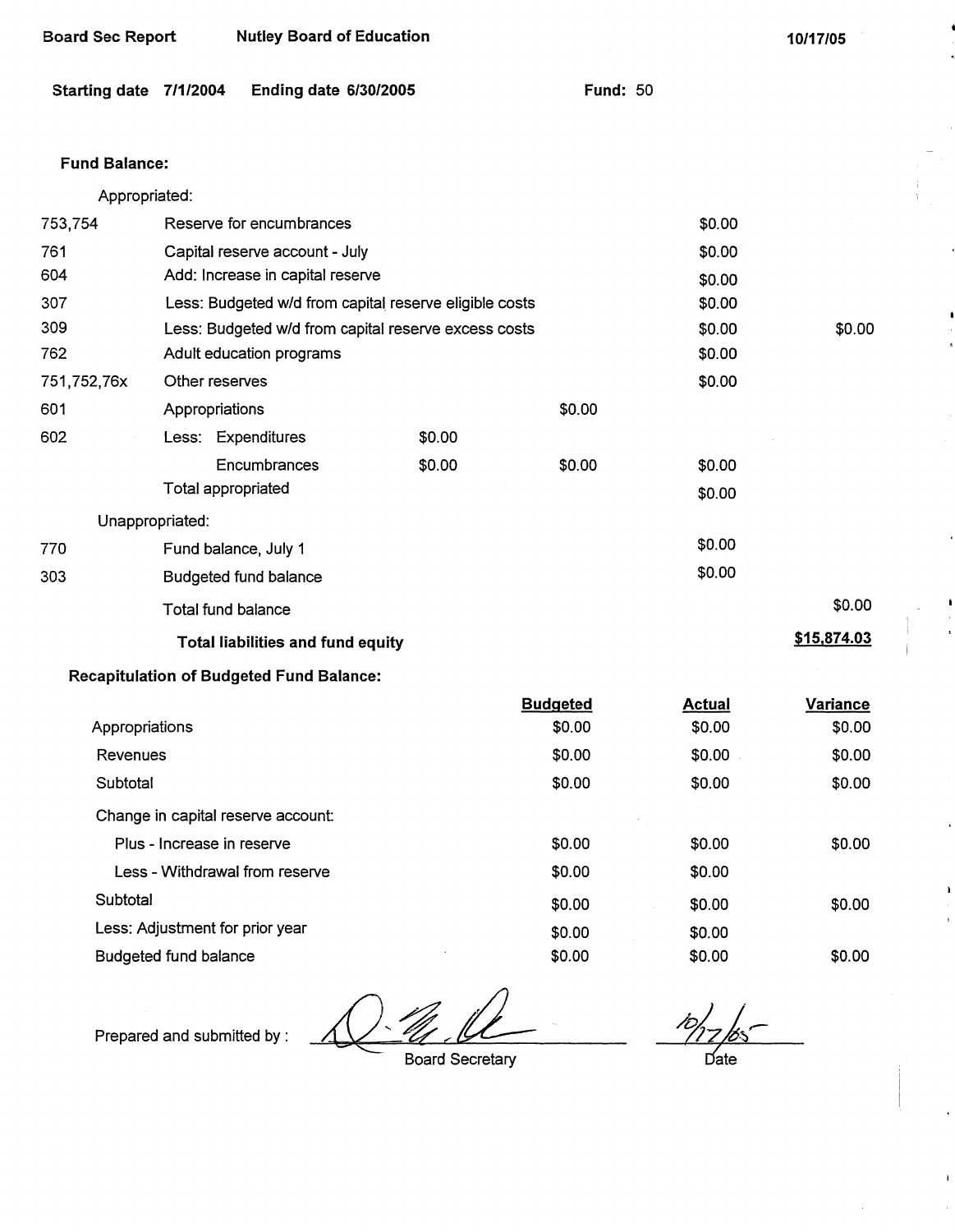$\sim$   $\epsilon$  .

 $\mathbb{R}^{m \times n}$ 

 $\begin{array}{c} 1 \\ 1 \end{array}$ 

**10/17/05** 

| Starting date | 7/1/2004 | Ending date 6/30/2005 |  |
|---------------|----------|-----------------------|--|
|---------------|----------|-----------------------|--|

**Fund:** 55

 $\sim$ 

## **Assets and Resources**

*I* 

|             | Assets:                                     |             |              |
|-------------|---------------------------------------------|-------------|--------------|
| 101         | Cash in bank                                |             | \$147,140.66 |
| $102 - 106$ | Cash Equivalents                            |             | \$0.00       |
| 111         | Investments                                 |             | \$0.00       |
| 116         | Capital Reserve Account                     |             | \$0.00       |
| 121         | Tax levy Receivable                         |             | \$0.00       |
|             | Accounts Receivable:                        |             |              |
| 132         | Interfund                                   | \$38,836.94 |              |
| 141         | Intergovernmental - State                   | \$0.00      |              |
| 142         | Intergovernmental - Federal                 | \$0.00      |              |
| 143         | Intergovernmental - Other                   | \$0.00      |              |
| 153, 154    | Other (net of estimated uncollectable of \$ | \$0.00      | \$38,836.94  |
|             | Loans Receivable:                           |             |              |
| 131         | Interfund                                   | \$0.00      |              |
| 151, 152    | Other (Net of estimated uncollectable of \$ | \$0.00      | \$0.00       |
|             | <b>Other Current Assets</b>                 |             | \$0.00       |
|             | <b>Resources:</b>                           |             |              |
| 301         | <b>Estimated revenues</b>                   | \$0.00      |              |
| 302         | Less revenues                               | \$0.00      | \$0.00       |
|             | <b>Total assets and resources</b>           |             | \$185,977.60 |
|             | <b>Liabilities and fund equity</b>          |             |              |
|             | <b>Liabilities:</b>                         |             | \$147,140.66 |
| 411         | Intergovernmental accounts payable - state  |             | \$0.00       |
| 421         | Accounts payable                            |             | \$2,136.94   |
| 431         | Contracts payable                           |             | \$0.00       |
| 451         | Loans payable                               |             | \$0.00       |
| 481         | Deferred revenues                           |             | \$0.00       |
|             | Other current liabilities                   |             | \$183,840.66 |
|             | <b>Total liabilities</b>                    |             | \$185,977.60 |